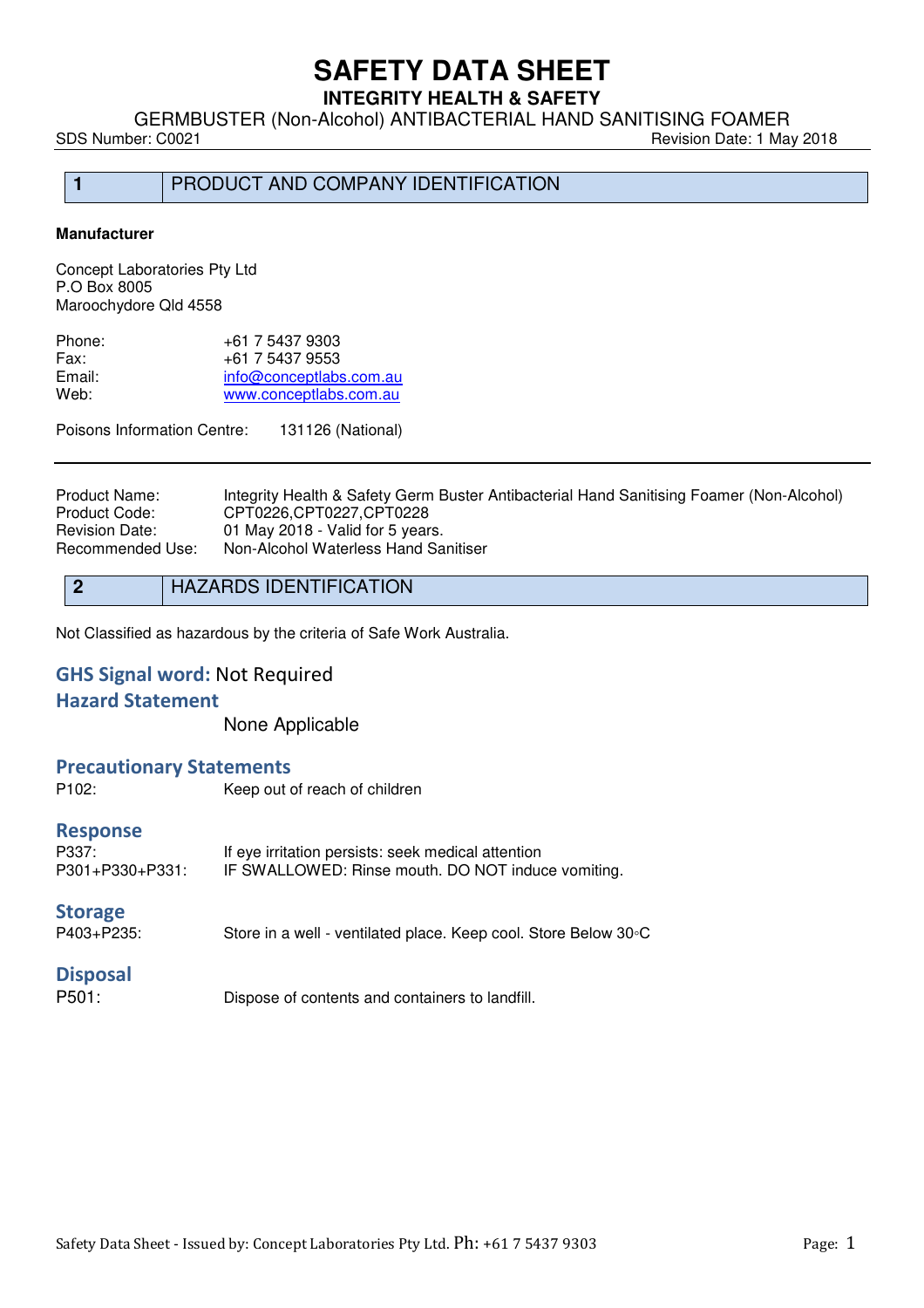# **SAFETY DATA SHEET INTEGRITY HEALTH & SAFETY**

GERMBUSTER (Non-Alcohol) ANTIBACTERIAL HAND SANITISING FOAMER<br>Revision Date: 1 Ma

Revision Date: 1 May 2018

**3** COMPOSITION/INFORMATION ON INGREDIENTS

**Ingredients:** Water, Glycerin, Polysorbate, Coco amido propyl betaine, Diazolidinyl urea, Benzalkonium chloride, Aloe Vera (Aloe barbadensis), dl-alpha Tocopheryl acetate (Vit E), Melaleuca alternifolia, Citric acid.

| Ingredient                | CAS#       | CONC % |
|---------------------------|------------|--------|
| Glycerin (Vegetable)      | 56-81-5    | 2%     |
| Polysorbate 20            | 9005-64-5  | 2%     |
| Coco amido propyl betaine | 61789-40-0 | 2%     |

## **4** FIRST AID MEASURES

| Inhalation:             | Not normally required. No adverse affect known.                                                                                       |
|-------------------------|---------------------------------------------------------------------------------------------------------------------------------------|
| <b>Skin Contact:</b>    | Not normally required, if so, rinse skin or shower with water. If irritation or skin sensitisation<br>develops, discontinue use.      |
| Eye Contact:            | Immediately flush eyes with large amounts of water for at least 15 minutes, lifting<br>eyelids occasionally to facilitate irrigation. |
| Ingestion:              | DO NOT induce vomiting. Drink water. Seek medical attention. For advice, contact Poisons<br>Information Centre: 131126.               |
| <b>Additional info:</b> | No aggravated medical conditions known, caused by exposure to this product.                                                           |

**5** FIRE FIGHTING MEASURES

**Extinguishing Media:** N/A

#### **Hazardous Decomposition Products:** N/A

**6** ACCIDENTAL RELEASE MEASURES

# **Emergency**

**Procedure:** Not applicable

**Spills/Clean up:** This product is sold in small packages therefore the accidental release is not usually cause for concern. May be slippery when spilled. Personal protective equipment should be worn when cleaning

> up spills. Restrict access to area until completion of cleanup. Stop leak if safe to do so. Contain spill with absorbent material, such as; toweling, sand, Vermiculite or another inert material. Prevent spill entering sewers or waterways. Collect and Dispose of spilled material according to local regulations. Wash away any remnants with copious amounts of cold water.

# **7** HANDLING AND STORAGE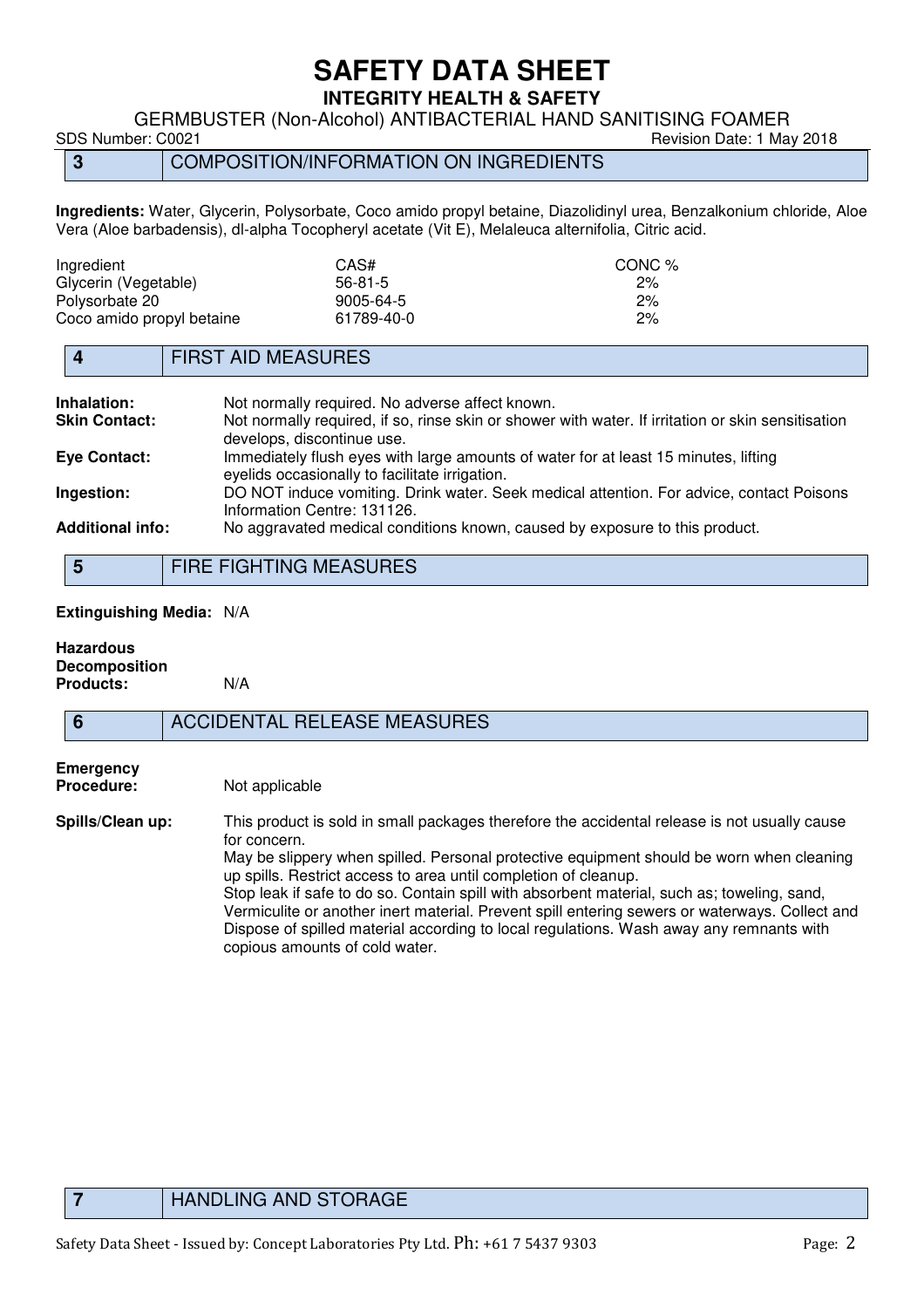GERMBUSTER (Non-Alcohol) ANTIBACTERIAL HAND SANITISING FOAMER<br>Revision Date: 1 Ma

Revision Date: 1 May 2018

**Handling Precautions:** Contact Concept Laboratories Pty Ltd sales representative for advice when using this Product for any other application other than outlined on the label or technical bulletin. Any non-intended or non-authorized use of this product may result in personal injury or damage to equipment. Store product in original container.

# **Storage**

**Requirements:** Product is not classified as dangerous goods. It will be stable and effective for 3 years if stored below 30°C, in its original container and kept closed when not in use.Do not store in direct sunlight. Keep container tightly sealed.

## **8** EXPOSURE CONTROL/PERSONAL PROTECTION

#### **Engineering Controls:** Not normally required.

# **Personal Protective**

Eye/face protection- not required under normal circumstances. Should a splash risk exist, safety glasses or chemical resistant goggles should be worn to prevent eye contact. Skin protection- not required under normal circumstances. Respiratory protection- not required under normal circumstances

### **9** PHYSICAL AND CHEMICAL PROPERTIES

| Appearance:                        | Thin Liquid      | <b>Spec. Gravity:</b>     | $0.95 - 0.105$     |
|------------------------------------|------------------|---------------------------|--------------------|
| Odor:                              | Characteristic   | <b>Boiling Point:</b>     | $90-100^{\circ}$ C |
| Solubility:                        | Soluble in water | <b>Vapor Pressure:</b>    | N/A                |
| <b>Freezing/Melting Point: N/A</b> |                  | <b>Flash Point:</b>       | N/A                |
| pH:                                | $6.0 - 7.0$      | Ignition Temperature: N/A |                    |
|                                    |                  |                           |                    |

# **10 STABILITY AND REACTIVITY**

| <b>Chemical Stability:</b>       | Product is stable under normal ambient conditions.<br><b>Conditions to Avoid:</b> Avoid high temperatures (store below 30°C) and direct sunlight. |  |
|----------------------------------|---------------------------------------------------------------------------------------------------------------------------------------------------|--|
|                                  | Protect against physical damage.                                                                                                                  |  |
| <b>Material to Avoid:</b>        | Not applicable                                                                                                                                    |  |
| <b>Hazardous</b>                 |                                                                                                                                                   |  |
| <b>Decomposition:</b>            | Not applicable                                                                                                                                    |  |
| Hazardous Reactions: None known. |                                                                                                                                                   |  |

# **11** TOXOLOGICAL INFORMATION

| <b>HEALTH EFFECTS</b><br>Acute |                                                                              |
|--------------------------------|------------------------------------------------------------------------------|
| Swallowed:                     | Considered an unlikely route of entry in commercial/industrial environments. |
|                                | No Data Available                                                            |
| Eye:                           | May irritate or damage the eye.                                              |
| Skin:                          | None known.                                                                  |
| Inhaled:                       | Not Applicable                                                               |
| <b>Chronic</b>                 |                                                                              |
| Swallowed:                     | No Affect known                                                              |
| Eye:                           | Permanent damage may result.                                                 |
| Skin:                          | No effect known.                                                             |
| Inhalation:                    | No effect known.                                                             |